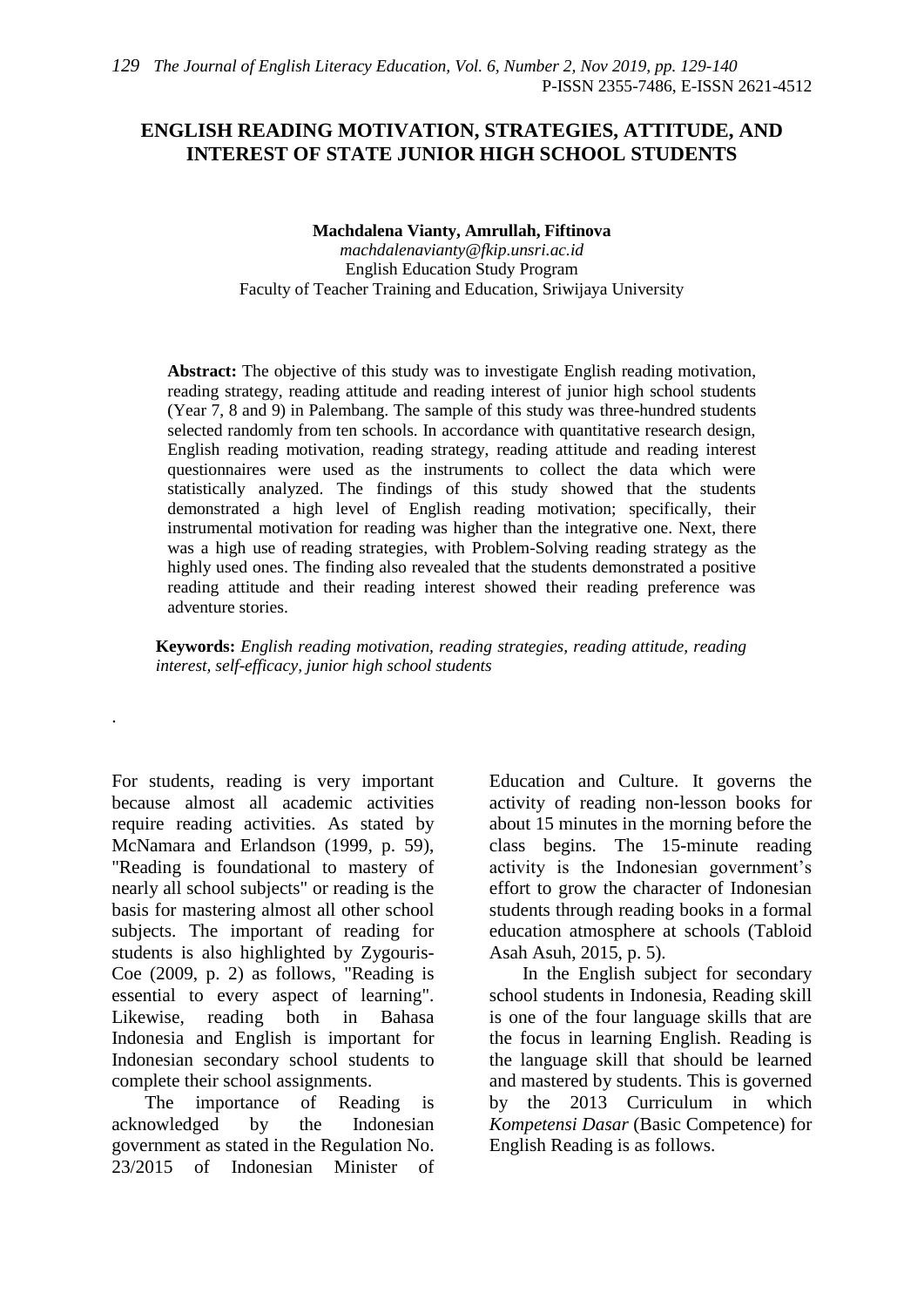Understanding various meanings (interpersonal, ideational, textual) in various interactional and monologue written texts, especially those in the form of descriptive, narrative, *spoof/recount, procedure, report, news item, anecdot, exposition, explanation, discussion, commentary,* and *review.*

It can be concluded that based on the outline of the Basic Competence for English Reading, understanding or comprehending the texts is very important in reading activities. As stated by Zygouris-Coe (2009, p. 2), the purpose of reading is to understand the contents of the reading. Lane and Hayes (2015, p. 20) also argues, "No matter their theoretical orientation, most researchers can agree that the purpose of reading is to comprehend the text". This confirms that even though reading activities have taken place, students do not really read if they do not understand what they have read.

To find out whether or not students understand what they have read, it can be measured by seeing how well the results of their reading tests. In relation to this, the result of the study conducted by Diem, Vianty and Mirizon (2016) showed that reading comprehension of 355 junior high school students (Year 7, 8 and 9) in Palembang was still weak. This was shown by the average score of the students' reading test which was 65. Another research conducted by Mirizon, Vianty, Erlina, and Rosmalina (2017) also reported that the average score of English reading test of 2,202 Year 10 students from 24 public high schools in Palembang as measured by using PISA Reading Literacy Test 2009 was 24.51 and this was categorized as low. The reports of these two studies provide a picture about the English literacy of secondary school students in Palembang. This should become a concern because English is a compulsory subject for Indonesian secondary school students and English is also a subject tested in the national exam.

In the English language teaching and learning literature, the acquisition of reading comprehension achievement relates to attitudes toward reading or reading attitude (McKenna, Kear, & Ellsworth, 1995; LaCour, McDonald, Tissington, & Thomason, 2013). Attitude in reading is an important factor that influences the frequency of students' independent reading, their involvement in reading activities in the classroom, the variety of reading material chosen, the enjoyment of reading and the results of reading (Smith, 1993, p. 215). Furthermore, Smith states that reading attitudes can affect the performance of students in working on reading tests.

In reading literature, Baker and Wigfield (1999) also highlight that many studies reported students' reading motivation was related to their attitude towards reading. Students who have a positive attitude towards reading are more motivated in reading. It can be concluded that it is important for students to read without waiting for orders from their teachers or to read when they need it to complete school assignments. If they do, it means they realize the importance of reading for their academic success.

## **METHODOLOGY**

This study applied quantitative approach. A quantitative research is a series process of data collection, analysis, interpretation and report. (Creswell, 2002). This study started with data collection comprising of the investigated variables of the study: *English reading motivation, reading strategies, reading attitude,* and *reading interest.* The data were statistically analyzed by using percentage analysis.

The participants of this study were Year 7, 8 and 9 students of 10 public junior high schools. Ten students were randomly selected from each year so that there were 30 students from each school and the total number of participants was 300 students.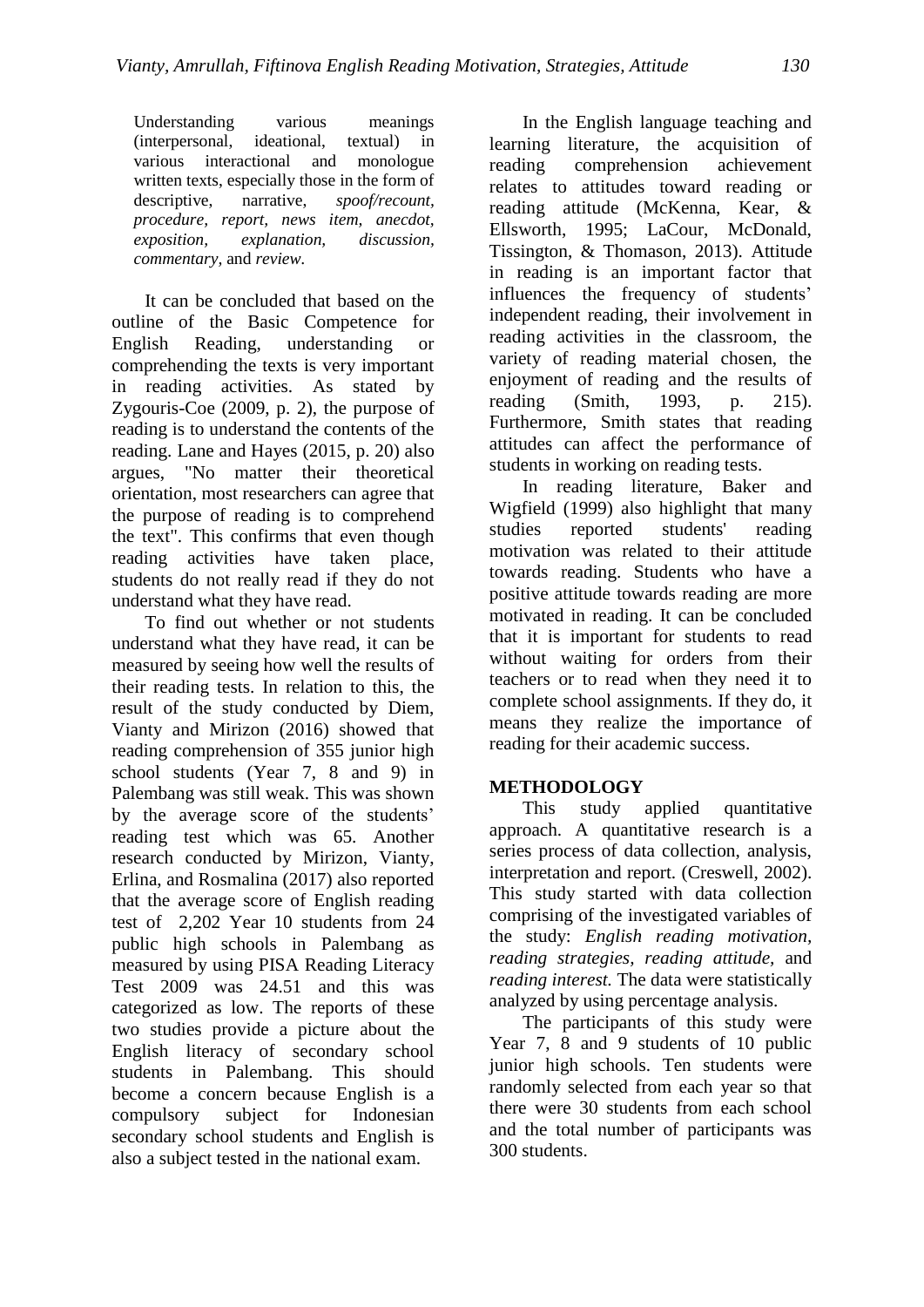The data were collected by using questionnaires in order to get the information about the students' English reading motivation, reading strategies, reading attitude, and reading interest. *English reading motivation questionnaire* used in this study was the one developed by Khan, et al. (2016). It measured two domains of the students' motivation in English reading: integrative and instrumental reading motivation by using 5-point Likert scale: Strongly Disagree (1), Slightly disagree (2), Slightly agree (3), Agree (4) and Strongly agree (5).

*English reading strategy questionnaire* used in this study measured three categories of reading strategy: global, problem solving, and support reading strategies (Mokhtari & Sheorey, 2002). There were 30 items with a 5-point Likert scale response: 1 ("I never or almost never do this") to 5 ("I always or almost always do this"). The students were asked to circle their option which described the frequency of using the strategy. The average score of the students' responses showed how often the students applied the reading strategies.

The students' r*eading attitude and reading interest* were measured by using Attitude Toward and Interest in Reading of Literacy questionnaire developed by Warncke and Shipman (1984). There were

15 items for reading attitude with 4-Likert scale: Agree Strongly (1), Agree (2), Disagree (3), or Disagree Strongly (4). The students were asked to select one option. For the purpose of this study, only one item of the reading interest in the questionnaire that was included in this present study. The item specifically asks about what the students might enjoy reading. There were twelve options and the students could select more than one text type or genre of reading materials.

The data collected were analysed quantitatively by using the SPPS program to find out the percentage of the students' responses.

### **FINDINGS AND DISCUSSION**

The objective of this study was to map *English reading motivation, reading strategies, reading attitude,* and *reading interest* of public junior high school students.The following section presents the results of the data analysis based on the students' responses toward the items in the questionnaires.

## **Students' Reading Motivation**

The students' responses for the items in this questionnaire were interpreted based on the following criteria presented in Table 1.

**Table 1 Score range for level of reading motivation Mean Range Interpretation**

| Mean Kange    | <i><u>Litterpretation</u></i> |
|---------------|-------------------------------|
| $3.69 - 5.00$ | High level of motivation      |
| $2.35 - 3.68$ | Moderate level of motivation  |
| $1.00 - 2.34$ | Low level of motivation       |
|               |                               |

English reading motivation measured two types of motivation: instrumental and integrative motivations. Table 2 presents the students' responses in the form of mean score. The motivation level was

determined based on the information presented in Table 1.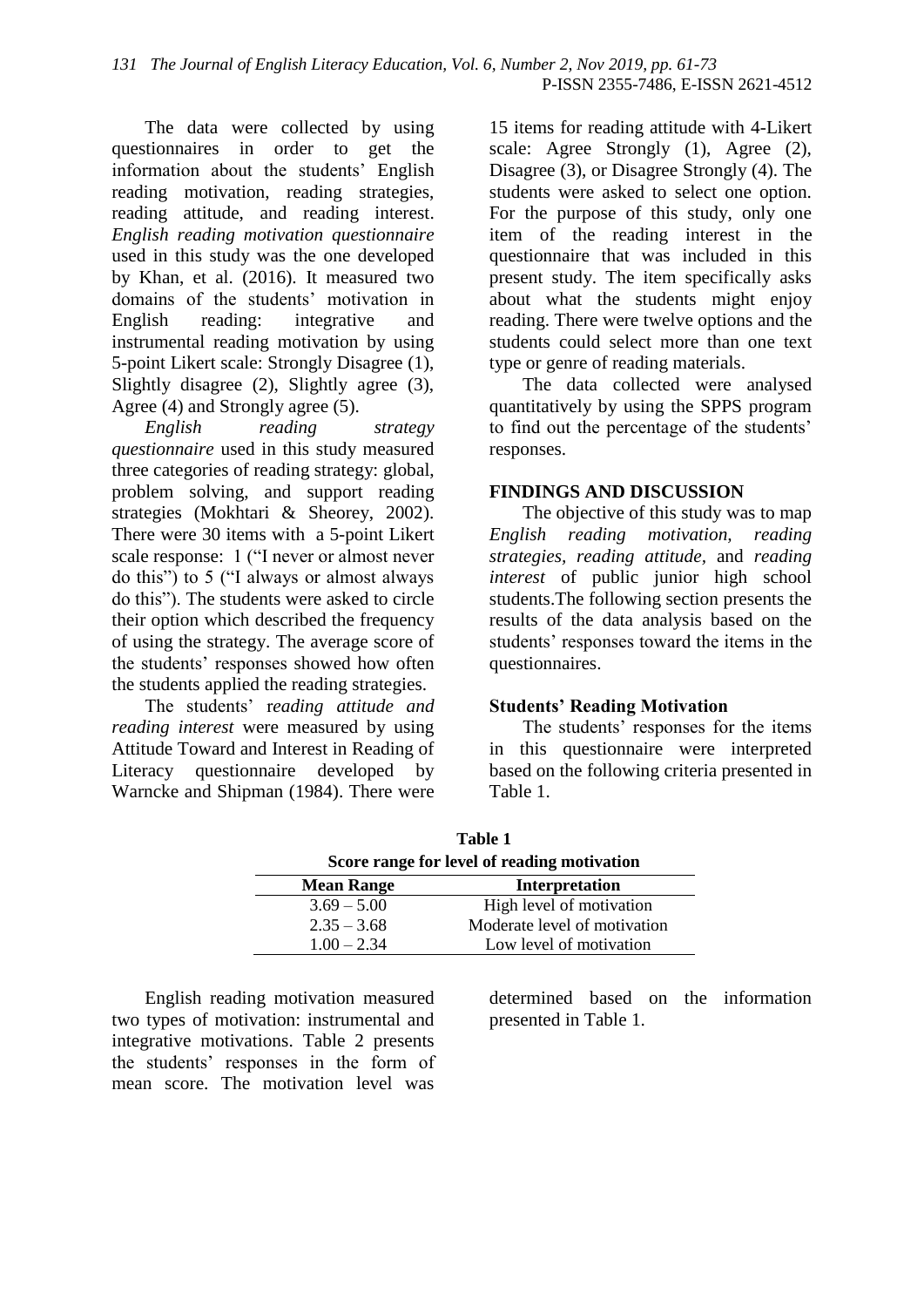|                                                                   | этийств темроимся гот тими интентат постуатот гот тепенят геайтер |      |      |               |  |  |  |  |  |
|-------------------------------------------------------------------|-------------------------------------------------------------------|------|------|---------------|--|--|--|--|--|
| SD<br>N<br><b>Mean</b><br><b>Motivation level</b><br><b>Items</b> |                                                                   |      |      |               |  |  |  |  |  |
| Reading English can be important to me                            | 300                                                               | 4.39 | .730 | High level of |  |  |  |  |  |
| because I think it will be useful in getting a                    |                                                                   |      |      | motivation    |  |  |  |  |  |
| good job.                                                         |                                                                   |      |      |               |  |  |  |  |  |
| Reading English is important to me because                        | 300                                                               | 4.24 | .754 | High level of |  |  |  |  |  |
| English proficiency is necessary for promotion                    |                                                                   |      |      | motivation    |  |  |  |  |  |
| in the future.                                                    |                                                                   |      |      |               |  |  |  |  |  |
| Reading English is important to me because                        | 300                                                               | 4.38 | .831 | High level of |  |  |  |  |  |
| with English I can work globally.                                 |                                                                   |      |      | motivation    |  |  |  |  |  |
| Reading English can be important to me                            | 300                                                               | 4.40 | .767 | High level of |  |  |  |  |  |
| because I think it will someday be useful in                      |                                                                   |      |      | motivation    |  |  |  |  |  |
| getting a good job and/or making money.                           |                                                                   |      |      |               |  |  |  |  |  |
| Reading English is important because with a                       | 300                                                               | 4.32 | .805 | High level of |  |  |  |  |  |
| high level of English proficiency I will be able                  |                                                                   |      |      | motivation    |  |  |  |  |  |
| to make a lot of money.                                           |                                                                   |      |      |               |  |  |  |  |  |
| Reading English can be important for me                           | 300                                                               | 3.92 | .920 | High level of |  |  |  |  |  |
| because I think I'll need it for further studies                  |                                                                   |      |      | motivation    |  |  |  |  |  |
| on my major.                                                      |                                                                   |      |      |               |  |  |  |  |  |
| Reading English can be important to me                            | 300                                                               | 3.94 | .894 | High level of |  |  |  |  |  |
| because I think I'll need it for further studies.                 |                                                                   |      |      | motivation    |  |  |  |  |  |
| I read English in order to keep updated and                       | 300                                                               | 4.05 | .902 | High level of |  |  |  |  |  |
| informed of recent news of the world.                             |                                                                   |      |      | motivation    |  |  |  |  |  |
| Reading English is important to me in order to                    | 300                                                               | 4.19 | .901 | High level of |  |  |  |  |  |
| achieve a special goal (e.g., to get a degree or                  |                                                                   |      |      | motivation    |  |  |  |  |  |
| scholarship).                                                     |                                                                   |      |      |               |  |  |  |  |  |
| The things I want to do in the future require me                  | 300                                                               | 3.99 | .867 | High level of |  |  |  |  |  |
| to use English.                                                   |                                                                   |      |      | motivation    |  |  |  |  |  |
| Overall average score                                             |                                                                   |      |      |               |  |  |  |  |  |

**Table 2 Students' responses for instrumental motivation for English reading**

As presented in Table 2, the students' responses showed that they tended to have a high instrumental motivation in reading, with mean scores of items ranging from 3.92 to 4.40. Reading in English to get a job and a good financial income were the strong instrumental motivations (items number 1, 3, 4 and 5). Reading in English in order to pursue further study in their field of study was also the students' motivation (item 6,  $M = 3.92$ ). This finding is in line with what was reported by Khan, Sani dan Shaikh-Abdullah (2016) who also investigated motivation in English reading of students in one of the university in Lahore, Pakistan.

Next, Table 3 presents the result of the data analysis for the items measuring integrative motivation. The results showed that the students' integrative motivation in reading was related to their desire to have a visit to the English speaking countries  $(M = 4.22)$ . The result presented in Table 3 also showed that the students had a high motivation to read in English because they wanted to know more about the people and the community of the English speaking countries ( $M = 4.03$ ). Their motivation in reading English text as also high  $(M =$ 4.00). However, there was no information about what reading materials in English that they preferred to read.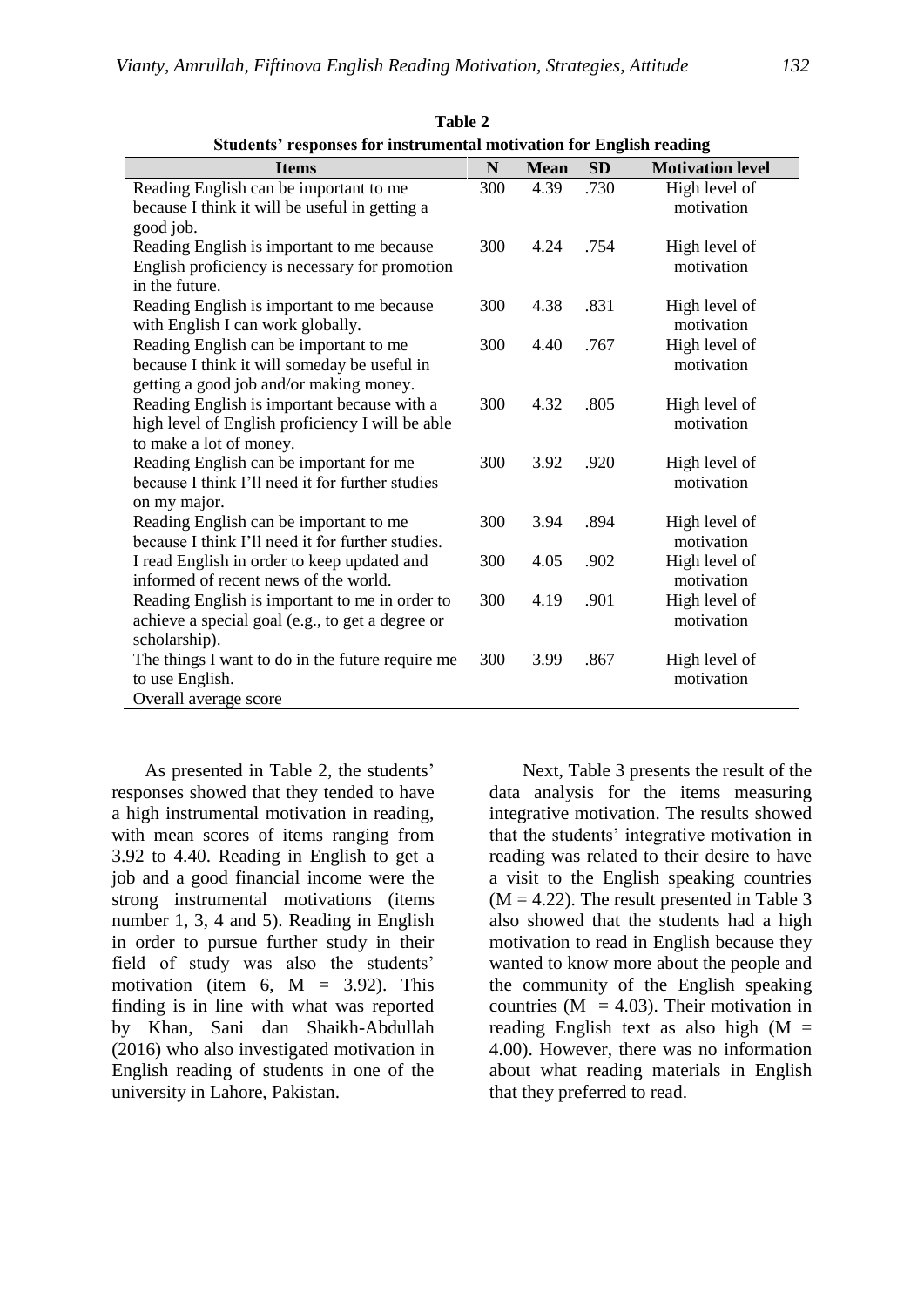| отатель теороизся юг писдтануе понуацой гог тлідцяй геаминд |     |             |           |                              |  |  |  |  |
|-------------------------------------------------------------|-----|-------------|-----------|------------------------------|--|--|--|--|
| <b>Items</b>                                                | N   | <b>Mean</b> | <b>SD</b> | <b>Motivation level</b>      |  |  |  |  |
| I read English is in order to learn more                    | 300 | 3.69        | 1.00      | High level of motivation     |  |  |  |  |
| about the culture and art of its speakers.                  |     |             | 9         |                              |  |  |  |  |
| I read English to become similar to the                     | 300 | 3.84        | .920      | High level of motivation     |  |  |  |  |
| people who read English.                                    |     |             |           |                              |  |  |  |  |
| I like reading in English very much.                        | 300 | 4.00        | .909      | High level of motivation     |  |  |  |  |
| I like reading English literature of the                    | 300 | 3.65        | .989      | Moderate level of motivation |  |  |  |  |
| native speaker.                                             |     |             |           |                              |  |  |  |  |
| I like to read English magazines,                           | 300 | 3.67        | .961      | Moderate level of motivation |  |  |  |  |
| newspapers and books.                                       |     |             |           |                              |  |  |  |  |
| I read English because I want to travel in                  | 300 | 4.22        | .936      | High level of motivation     |  |  |  |  |
| English-speaking countries.                                 |     |             |           |                              |  |  |  |  |
| I read English to know more about English-                  | 300 | 4.03        | .950      | High level of motivation     |  |  |  |  |
| speaking people.                                            |     |             |           |                              |  |  |  |  |
| Overall average score                                       |     |             |           |                              |  |  |  |  |
|                                                             |     |             |           |                              |  |  |  |  |

**Table 3 Students' responses for integrative motivation for English reading**

Table 4 provides the overall description of the students' motivation in English reading. The mean score for both types of motivation in English reading was

4.13, and this showed the students had a high motivation in reading English texts.

**Table 4 Students' English Reading Motivation** 

| $\sigma$ and $\sigma$ and $\sigma$ and $\sigma$ and $\sigma$ and $\sigma$ and $\sigma$ and $\sigma$ and $\sigma$ and $\sigma$ and $\sigma$ and $\sigma$ and $\sigma$ and $\sigma$ and $\sigma$ and $\sigma$ and $\sigma$ and $\sigma$ and $\sigma$ and $\sigma$ and $\sigma$ and $\sigma$ and $\sigma$ and $\sigma$ and $\sigma$ |            |             |           |                         |  |  |  |
|----------------------------------------------------------------------------------------------------------------------------------------------------------------------------------------------------------------------------------------------------------------------------------------------------------------------------------|------------|-------------|-----------|-------------------------|--|--|--|
| <b>Items</b>                                                                                                                                                                                                                                                                                                                     | N          | <b>Mean</b> | <b>SD</b> | <b>Motivation level</b> |  |  |  |
| Instrumental motivation for reading                                                                                                                                                                                                                                                                                              | 300        | 4.18        | .593      | High level of           |  |  |  |
|                                                                                                                                                                                                                                                                                                                                  |            |             |           | motivation              |  |  |  |
| Integrative motivation for reading                                                                                                                                                                                                                                                                                               | <b>300</b> | 3.87        | .677      | High level of           |  |  |  |
|                                                                                                                                                                                                                                                                                                                                  |            |             |           | motivation              |  |  |  |
| Overall average score                                                                                                                                                                                                                                                                                                            |            | 4.13        | .608      | High level of           |  |  |  |
|                                                                                                                                                                                                                                                                                                                                  |            |             |           | motivation              |  |  |  |
|                                                                                                                                                                                                                                                                                                                                  |            |             |           |                         |  |  |  |

However, a further analysis that was conducted separately for each type of reading motivation revealed that the students tended to show a higher instrumental motivation than the integrative one. The literature shows that instrumental motivation is related to someone's effort to achieve such thing as financial advantages by taking the advantage of being able to speak a second language (for example, English) (Mansoor, 2003; Mansoor, 2004; Rahman, 2006). On the other hand, integrative motivation in general is concerned with language learners' effort to associate with culture and tradition of the target language. For example, a language learner studies

English because he/she wants to make friend with native speakers of English or to know more about the culture (Gardner & Lambert, 1959).

English is taught as a foreign language in Indonesia. It is worth noting that having English reading skills in a context where English is a foreign language (EFL) serves as a significant additional point for the students. Therefore, the fact that instrumental reading motivation was found higher that the integrative reading motivation in this study suggests that the students have realized the importance and the advantages of reading in English for their future, for example, to get a decent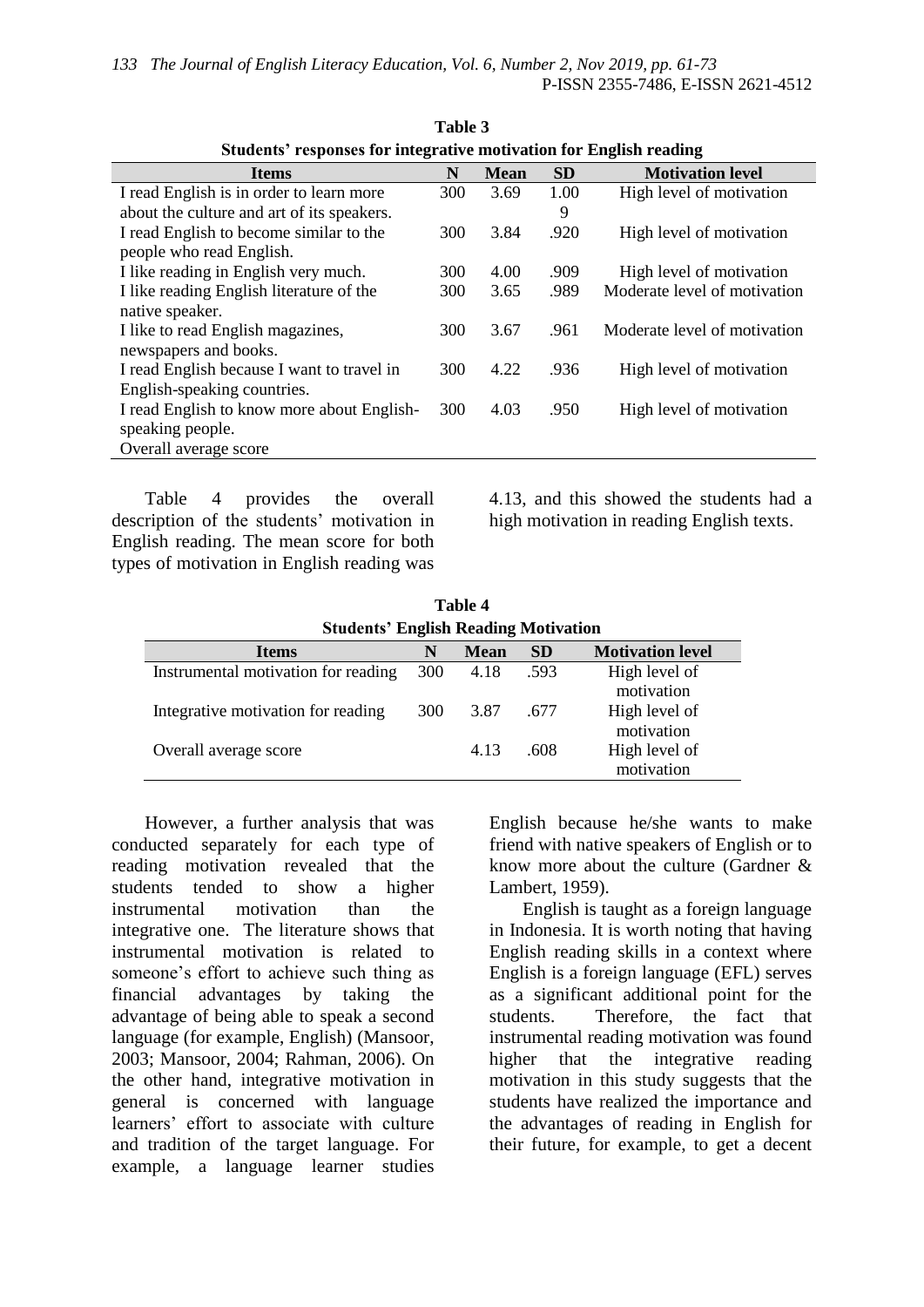job, to further their study and to get information from worldwide.

#### **Students' Reading Strategies**

Mokhtari and Sheorey (2002), who develop this questionnaire have provided the way how to do the analysis as follows (see Table 5). This same analysis was used in this study.

| Table 5                                     |  |  |  |
|---------------------------------------------|--|--|--|
| Score range for level of reading strategies |  |  |  |
| <b>Interpretation</b><br><b>Mean Range</b>  |  |  |  |
| High                                        |  |  |  |
| Moderate                                    |  |  |  |
| Low                                         |  |  |  |
|                                             |  |  |  |

Table 6 presents the results of the students' responses for reading strategies questionnaire. As shown in Table 6, the mean score of the three categories of reading strategies was between 3.83 and 4.06 and the overall mean score was 3.93. These results showed the high use of reading strategies as reported by the students. Similar finding was reported by Zhang and Wu (2009).

| Table 6                                                       |                                     |      |      |      |  |  |  |  |  |
|---------------------------------------------------------------|-------------------------------------|------|------|------|--|--|--|--|--|
|                                                               | <b>Students' Reading Strategies</b> |      |      |      |  |  |  |  |  |
| <b>SD</b><br><b>Level</b><br><b>Mean</b><br><b>Items</b><br>N |                                     |      |      |      |  |  |  |  |  |
| <b>Global Strategies</b>                                      | 300                                 | 3.83 | .659 | High |  |  |  |  |  |
| Problem-Solving                                               | 300                                 | 4.06 | .682 | High |  |  |  |  |  |
| <b>Strategies</b>                                             |                                     |      |      |      |  |  |  |  |  |
| <b>Support Strategies</b>                                     | 300                                 | 3.93 | .601 | High |  |  |  |  |  |
| Overall average score                                         |                                     | 3.93 | .601 | High |  |  |  |  |  |

In this study it was found that *Problem-Solving reading strategies* was cited as the strategy that was mostly applied by the students  $(M = 4.06)$ . This finding is in line with what was reported by Alhaqbani and Riazi (2012). They argued that the explanation why *Problem-Solving reading strategies* was mostly applied by English language learners was likely because they read more slowly than the English native speakers. According to

Block (1992), the slow reading is caused by the problems the English language learners have during reading which may make them have to stop and find a way to overcome the problems.

A further analysis was also conducted for each category of reading strategies to see the students' responses for each item in the three categories of reading strategies.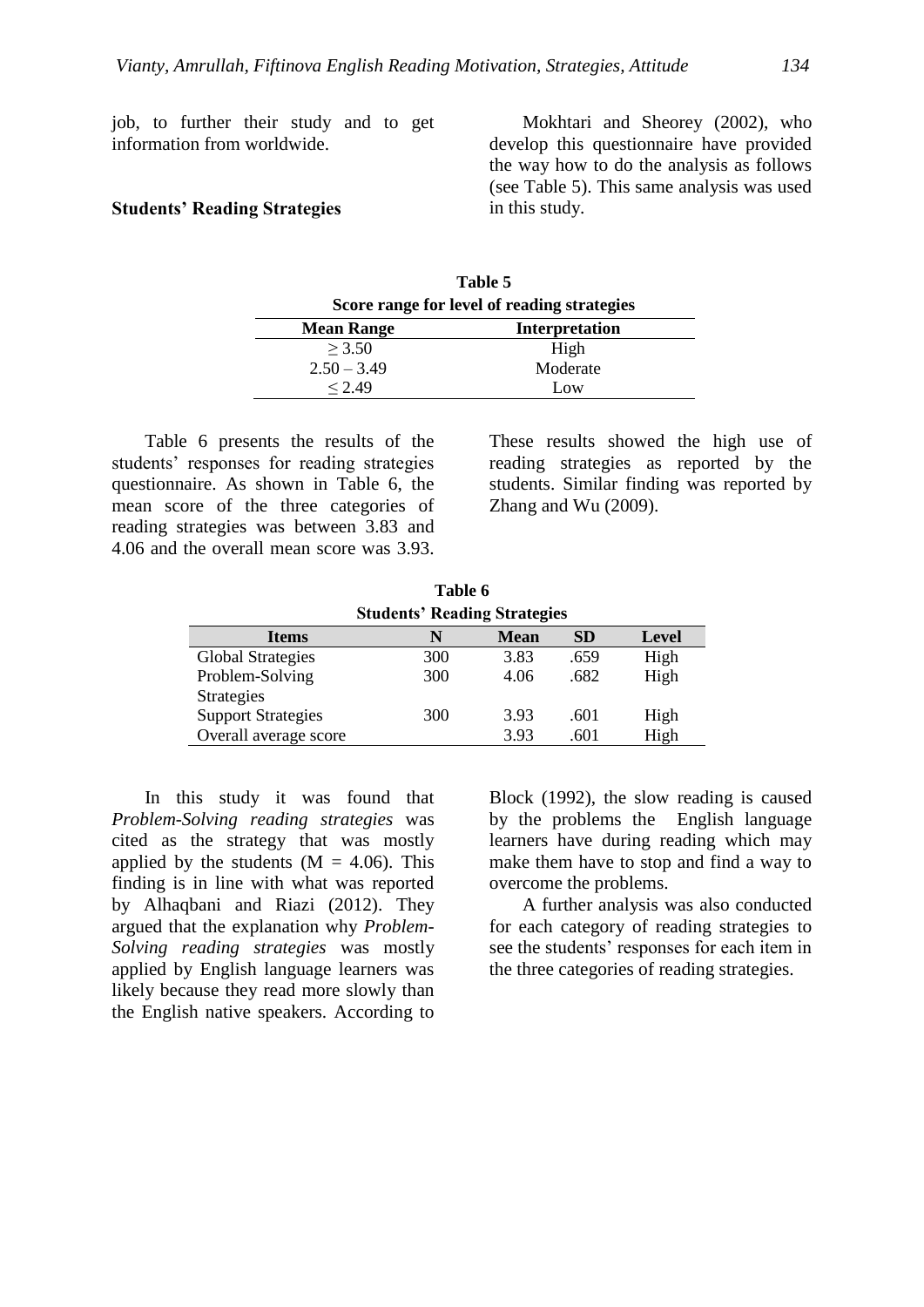| $1100$ $1001$ $100$ $100$ $100$ $100$ $100$ $100$   |     |             |           |       |  |  |  |  |
|-----------------------------------------------------|-----|-------------|-----------|-------|--|--|--|--|
| <b>Strategies</b>                                   | N   | <b>Mean</b> | <b>SD</b> | Level |  |  |  |  |
| Reading slowly and carefully to understand the text | 300 | 4.26        | .946      | High  |  |  |  |  |
| Trying to stay focused on reading                   | 300 | 4.27        | .987      | High  |  |  |  |  |
| Adjusting reading speed according to the text       | 300 | 3.91        | .994      | High  |  |  |  |  |
| Paying close attention reading when it becomes      | 300 | 4.07        | 1.036     | High  |  |  |  |  |
| difficult                                           |     |             |           |       |  |  |  |  |
| Pausing and thinking about reading                  | 300 | 4.01        | .988      | High  |  |  |  |  |
| Visualizing information read                        | 300 | 3.89        | 1.043     | High  |  |  |  |  |
| Re-reading for better understanding                 | 300 | 4.28        | .984      | High  |  |  |  |  |
| Guessing meaning of unknown words or phrases        | 300 | 3.86        | 1.068     | High  |  |  |  |  |
| Overall average score                               |     | 4.06        | .682      | High  |  |  |  |  |
|                                                     |     |             |           |       |  |  |  |  |

**Table 7 Problem-Solving Reading Strategy**

As shown in Table 7, the mean scores for all the items in Problem-Solving reading strategies.were more than 3.50 (see Table 5) and referring to Mokhtari and Sheorey's statement (2002), it suggested the highly used of the Problem-Solving reading strategies as acknowledged by the students. This also suggested that the students did face challenges in reading in English and they made the students had to, for example, guessed the meaning of unknown words.

Mokhtari and Sheorey (2002) explain that Problem-Solving reading strategies are related to solving comprehension problems that appear during reading. Considering the result of the analysis presented in Table 7, it is worth noting that the students participated in this present study know

what they should do when they are faced with reading problems during reading; they know what action they need to take when they have reading difficulties during their reading. It also implies that the reading problems they are facing during reading may not stop them from reading since they can apply the strategies to overcome the reading problems.

Next, Table 8 presents the result of the analysis of the students' responses for the items in Support reading strategies. Support reading strategies are associated with reading strategies that help language learners comprehend what they are reading though such activities as taking notes, underlining and highlighting important information (Mokhtari & Sheorey 2002).

| <b>Support Reading Strategy</b>       |     |             |           |       |  |  |  |
|---------------------------------------|-----|-------------|-----------|-------|--|--|--|
| <b>Strategies</b>                     | N   | <b>Mean</b> | <b>SD</b> | Level |  |  |  |
| Taking notes while reading            | 300 | 3.66        | 1.119     | 390   |  |  |  |
| Reading aloud when text becomes hard  | 300 | 3.38        | 1.379     | 390   |  |  |  |
| Summarizing text information          | 300 | 4.03        | 1.055     | 390   |  |  |  |
| Discussing reading with others        | 300 | 3.87        | 1.148     | 390   |  |  |  |
| Underlining information in text       | 300 | 3.97        | .948      | 390   |  |  |  |
| Using reference materials.            | 300 | 4.22        | .877      | 390   |  |  |  |
| Paraphrasing for better understanding | 300 | 3.93        | 1.038     | 390   |  |  |  |
| Going back and forth in text          | 300 | 4.07        | 1.021     | 390   |  |  |  |
| Asking oneself questions              | 300 | 3.95        | .963      | 390   |  |  |  |
| Overall average score                 |     | 3.93        | .601      | High  |  |  |  |

**Table 8**

The mean score for each item in Support reading strategies was higher than

3.50. This shows the students' autonomy in selecting which strategy they want to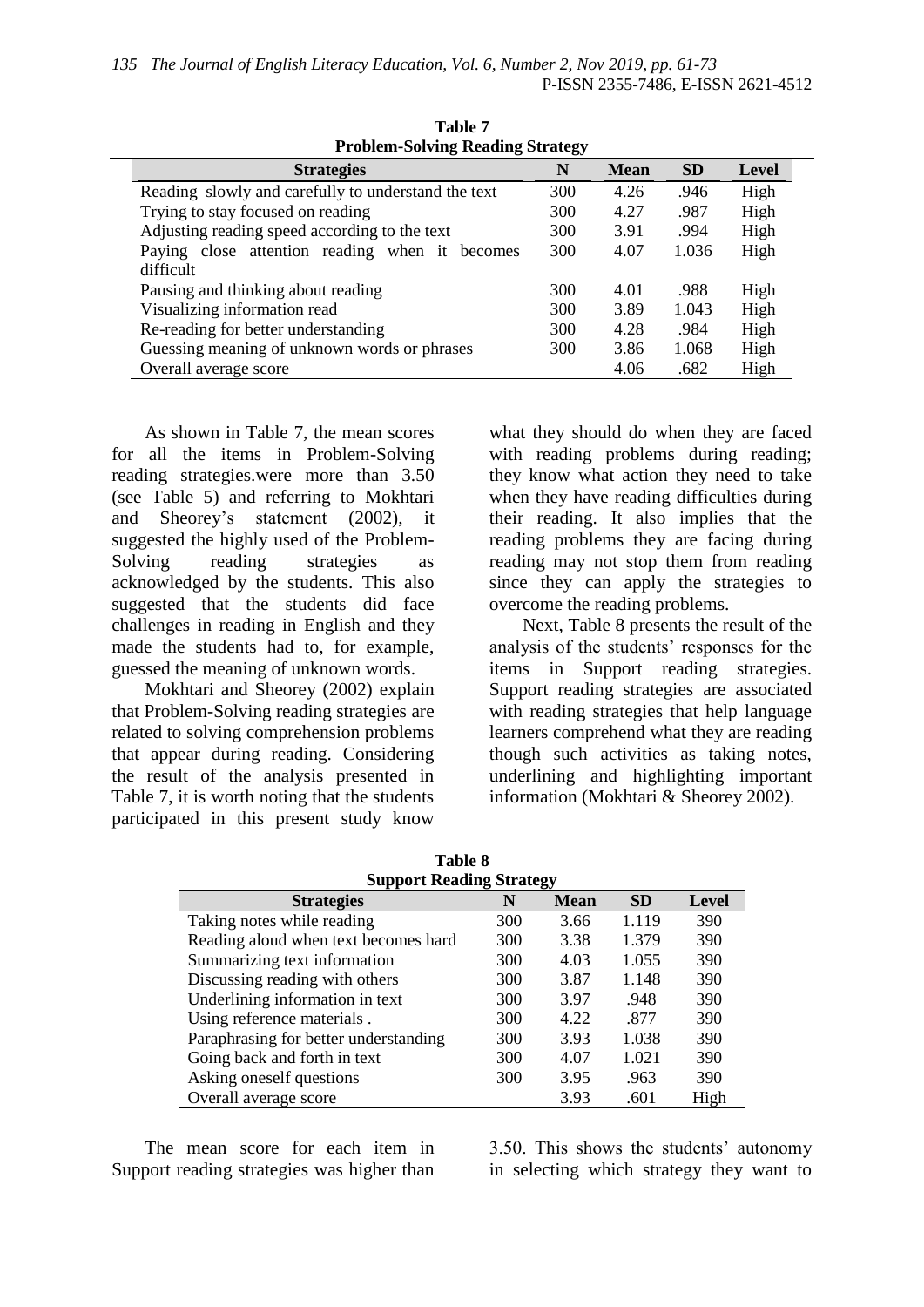apply based on their need. For example, to help them memorize certain information in the text, the students may choose underlining or highlighting the information in the text.

Table 9 presents the result of the analysis of the students' responses for Global reading strategies.

| <b>Global Reading Strategy</b>                              |     |      |       |      |  |  |  |  |
|-------------------------------------------------------------|-----|------|-------|------|--|--|--|--|
| <b>SD</b><br><b>Strategies</b><br>N<br><b>Mean</b><br>Level |     |      |       |      |  |  |  |  |
| Setting purpose for reading                                 | 300 | 3.95 | 1.040 | High |  |  |  |  |
| Using prior knowledge                                       | 300 | 4.20 | .868  | High |  |  |  |  |
| Previewing text before reading                              | 300 | 4.17 | .926  | High |  |  |  |  |
| Checking how text content fits purpose                      | 300 | 3.91 | .997  | High |  |  |  |  |
| Skimming to note text characteristics                       | 300 | 3.86 | .954  | High |  |  |  |  |
| Determining what to read                                    | 300 | 3.57 | 1.179 | High |  |  |  |  |
| Using text feature (e.g., tables)                           | 300 | 3.63 | 1.166 | High |  |  |  |  |
| Using context clues                                         | 300 | 3.77 | .964  | High |  |  |  |  |
| Using typographical aids (e.g., italics)                    | 300 | 3.64 | 1.163 | High |  |  |  |  |
| Critically evaluating what is read                          | 300 | 3.57 | 1.003 | High |  |  |  |  |
| Resolving conflicting information                           | 300 | 4.00 | .967  | High |  |  |  |  |
| Predicting or guessing text meaning                         | 300 | 4.00 | .940  | High |  |  |  |  |
| Confirming prediction                                       | 300 | 4.09 | .937  | High |  |  |  |  |
| Overall average score                                       |     | 3.83 | .659  | High |  |  |  |  |

**Table 9**

Similar to the result of Support reading strategies, the mean score of each item in Global reading strategies (Table 9) was higher than 3.50, showing that the students reported they used the strategies to work with the text directly or to manage and supervise their reading. For example, as shown by the students' responses, the students acknowledged that they had a purpose when they read (Item 1) and they also use what they know (Item 2) to help them comprehend what they were reading.

#### **Students' Reading Attitude and Interest**

Table 10 presents the result of the analysis of the students' responses in terms of reading attitude. The mean score was between 1.55 and 2.59, showing that the students agreed with the statements. For example, the students acknowledged that they wanted to be able to read in English better than they were now. Based on their responses, the students also agreed that it was important to be a good reader.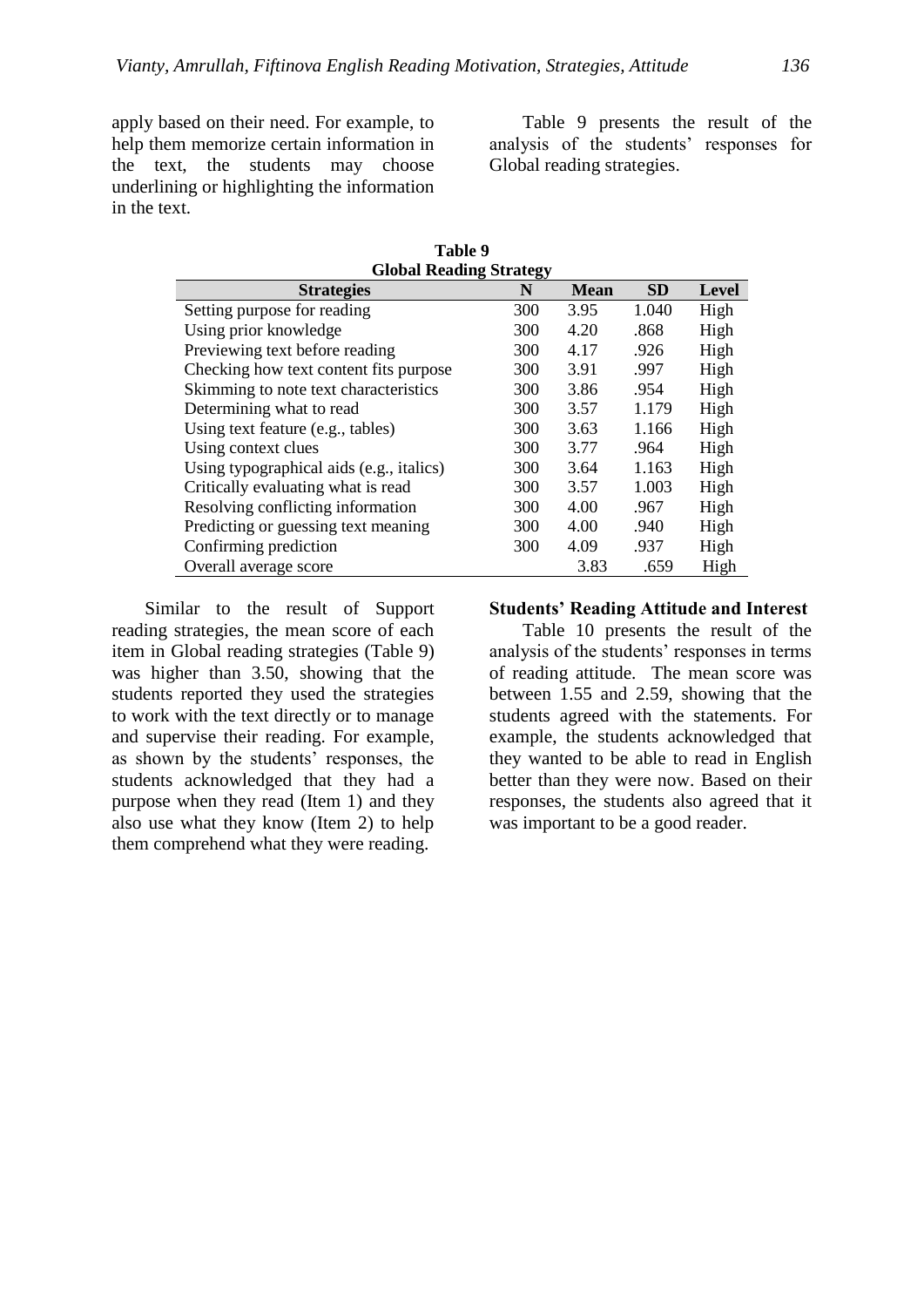**Table 10**

| тане то                                                                          |                                |      |       |  |  |  |  |  |  |
|----------------------------------------------------------------------------------|--------------------------------|------|-------|--|--|--|--|--|--|
| <b>Students' Reading Attitude</b>                                                |                                |      |       |  |  |  |  |  |  |
| <b>STATEMENTS</b>                                                                | <b>Std</b><br>N<br><b>Mean</b> |      |       |  |  |  |  |  |  |
| I want to be able to read better than I can now.                                 | 300                            | 1.55 | .727  |  |  |  |  |  |  |
| I like to read to learn new things or how to do something.                       | 300                            | 1.62 | .734  |  |  |  |  |  |  |
| I think it is important to be a good reader.                                     | 300                            | 1.63 | .655  |  |  |  |  |  |  |
| My family thinks it is important to be a good reader.                            | 300                            | 1.69 | .733  |  |  |  |  |  |  |
| Sometimes I like to read in my spare time.                                       | 300                            | 1.84 | .695  |  |  |  |  |  |  |
| I like to go to the library to read or look things up that I want to know about. | 300                            | 2.01 | .818  |  |  |  |  |  |  |
| Sometimes I like for someone to read to me.                                      | 300                            | 2.01 | 900   |  |  |  |  |  |  |
| Other people in my family seem to like to read.                                  | 300                            | 2.06 | .858  |  |  |  |  |  |  |
| I enjoy reading aloud in class to classmate.                                     | 300                            | 2.12 | .845  |  |  |  |  |  |  |
| Sometimes I'd rather read than play.                                             | 300                            | 2.13 | .860  |  |  |  |  |  |  |
| I enjoy reading aloud to some one else at home.                                  | 300                            | 2.13 | .868  |  |  |  |  |  |  |
| Sometimes I'd rather read than watch TV.                                         | 300                            | 2.15 | .738  |  |  |  |  |  |  |
| My friends seem to like read.                                                    | 300                            | 2.26 | .909  |  |  |  |  |  |  |
| I read parts of a newspaper several times a month                                | 300                            | 2.55 | .847  |  |  |  |  |  |  |
| I read parts of magazine several times a month                                   | 300                            | 2.59 | .879. |  |  |  |  |  |  |
| Overall average score                                                            |                                | 2.01 | .390  |  |  |  |  |  |  |

The students' responses for reading interest were presented in Table 11. Specifically, Table 11 presents the students' responses about reading material

that they might enjoy reading. There were 12 options and the students could select more than one type of reading material.

|                             | Students Reading Interest: I might enjoy reading ( $N=300$ )<br>N<br><b>Item</b><br>Percentage |     |      |  |  |  |
|-----------------------------|------------------------------------------------------------------------------------------------|-----|------|--|--|--|
| I might enjoy reading about | science fiction                                                                                | 111 | 37   |  |  |  |
|                             | how to make or do something                                                                    | 138 | 46   |  |  |  |
|                             | an adventure story                                                                             | 208 | 69.3 |  |  |  |
|                             | a murder mystery                                                                               | 148 | 49.3 |  |  |  |
|                             | love and romance                                                                               | 112 | 37.3 |  |  |  |
|                             | nature                                                                                         | 94  | 31.3 |  |  |  |
|                             | wars and fighting                                                                              | 140 | 46.7 |  |  |  |
|                             | travel and places to visit                                                                     | 128 | 42.7 |  |  |  |
|                             | crime and spy stories                                                                          | 117 | 39   |  |  |  |
|                             | people                                                                                         | 80  | 26.7 |  |  |  |
|                             | real things that happen                                                                        | 91  | 30.3 |  |  |  |
|                             | Western stories                                                                                | 80  | 26.7 |  |  |  |

**Table 11 Students' Reading Interest:** *I might enjoy reading ....***(N=300)**

The result showed that the highest percentage was for adventure story (69.3%), meaning that it was the text type that most students might enjoy reading. The explanation why adventure story was cited as the most preferred reading the students selected may likely to do with the students' age. As Waughfield (2002, p.59) highlights, "Teens particularly like

adventure stories and stories of conflicts between generations".

Although the finding showed that 69.3% students preferred adventure story, the result of the students' responses presented in Table 10 confirms the fact that the students' reading preferences are not only restricted to adventure story, but they are varied. This suggests that the students have a desire to read multiple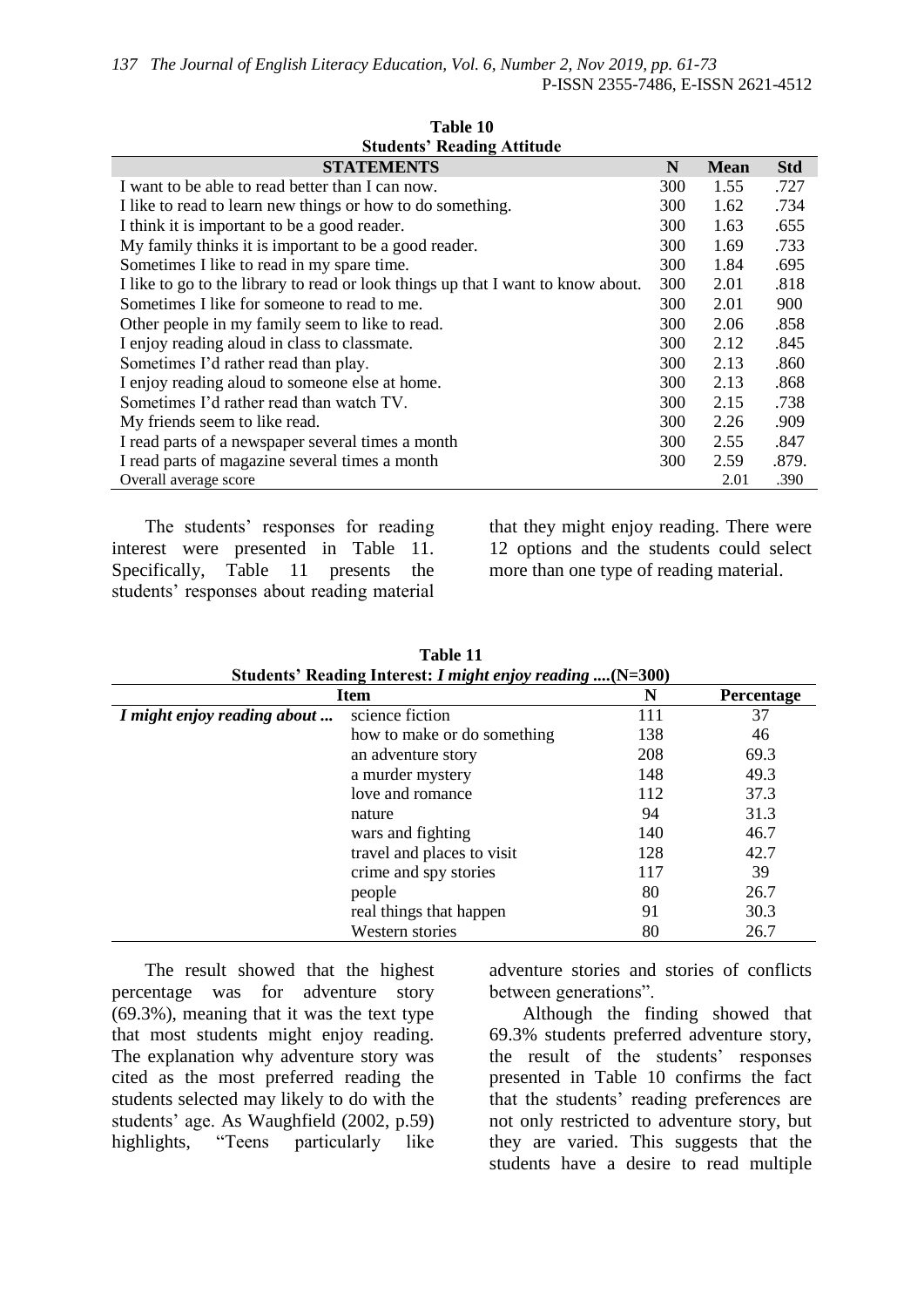genres. Therefore, to accommodate the students' varied reading preferences, providing an access to many different genres of English reading materials is strongly suggested.

### **CONCLUSION AND SUGGESTIONS**

The aim of this study was to investigate and describe the *English reading motivation, reading strategies, reading attitude,* and *reading interest* of junior high school students in Palembang. The following are the points that are summarized based on the findings of this study. *First,* the students participated in this present study do have motivation in reading in English and their motivation in reading are varied. In general, their level of reading motivation is high. *Second,* the students know the strategies that can be applied when facing problems in reading in English. Third, the students have a positive attitude towards reading in English. Fourth, from the twelve genres, adventure story is the reading material they mostly prefer.

Based on the summary, it is suggested that the schools provide an access for the students to deliver their desire and motivation in reading by providing different types of English reading materials. The school library has to play its role as the place where the students can get the access to the varied English reading materials. This means that adding a new collection of reading materials, for example once a year is worth doing. This can help to keep the students motivated in reading. However, it takes the effort not only from the school, but also the community.

#### **REFERENCES**

Alhaqbani, A., & Riazi, M. (2012). Metacognitive awareness of reading strategy use in Arabic as a second

language. *Reading in a Foreign Language,* 24(2), 231-255.

- Baker, L., & Wigfield, A. (1999). Dimensions of children's motivation for reading and their relations to reading activity and reading achievement. *Reading Research Quarterly*, 34, 452-477.
- Block, E. L. (1992). See how they read: Comprehension monitoring of L1 and L2 readers. *TESOL Quarterly,* 26, 319–343.
- Creswell, J.W. (2012). *Educational research: Planning, conducting, and evaluating quantitative and qualitative*   $r$ *research* (4<sup>th</sup> Ed.). Boston, MA: Pearson
- Diem, C.D., Vianty, M., & Mirizon, S. (2016). *Keterampilan pemahaman khusus bahasa Inggris siswa sekolah menengah pertama di Kota Palembang ditinjau dari lokasi sekolah, tingkatan kelas dan jender (Tahun 1)*: Laporan Penelitian Riset Unggulan Profesi Dana PNPB Universitas Sriwijaya Tahun 2016. Indralaya: LPPM Universitas Sriwijaya
- Gardner, R.C., & Lambert, W.E. (1959). Motivational variables in secondlanguage acquisition. *Canadian Joiurnal of Psychology,* 13(4), 266- 272. Available online at http://dx.doi.org/10.1037/h0083787
- Khan, T. J., Sani, A. M. & Shaikh-Abdullah, S. (2016). Exploration of Instrumental and Integrative Motivation for Reading English as a Second Language among Second Year Pre-University Students of Government MAO College, Lahore (Pakistan),. *Open Journal of Social Sciences, 4*(4), 69–76. <https://m.scirp.org/papers/65689>
- LaCour, M.M., McDonald, C., Tissington, L.D., & Thomasson, G. (2013). Improving pre-kindergarden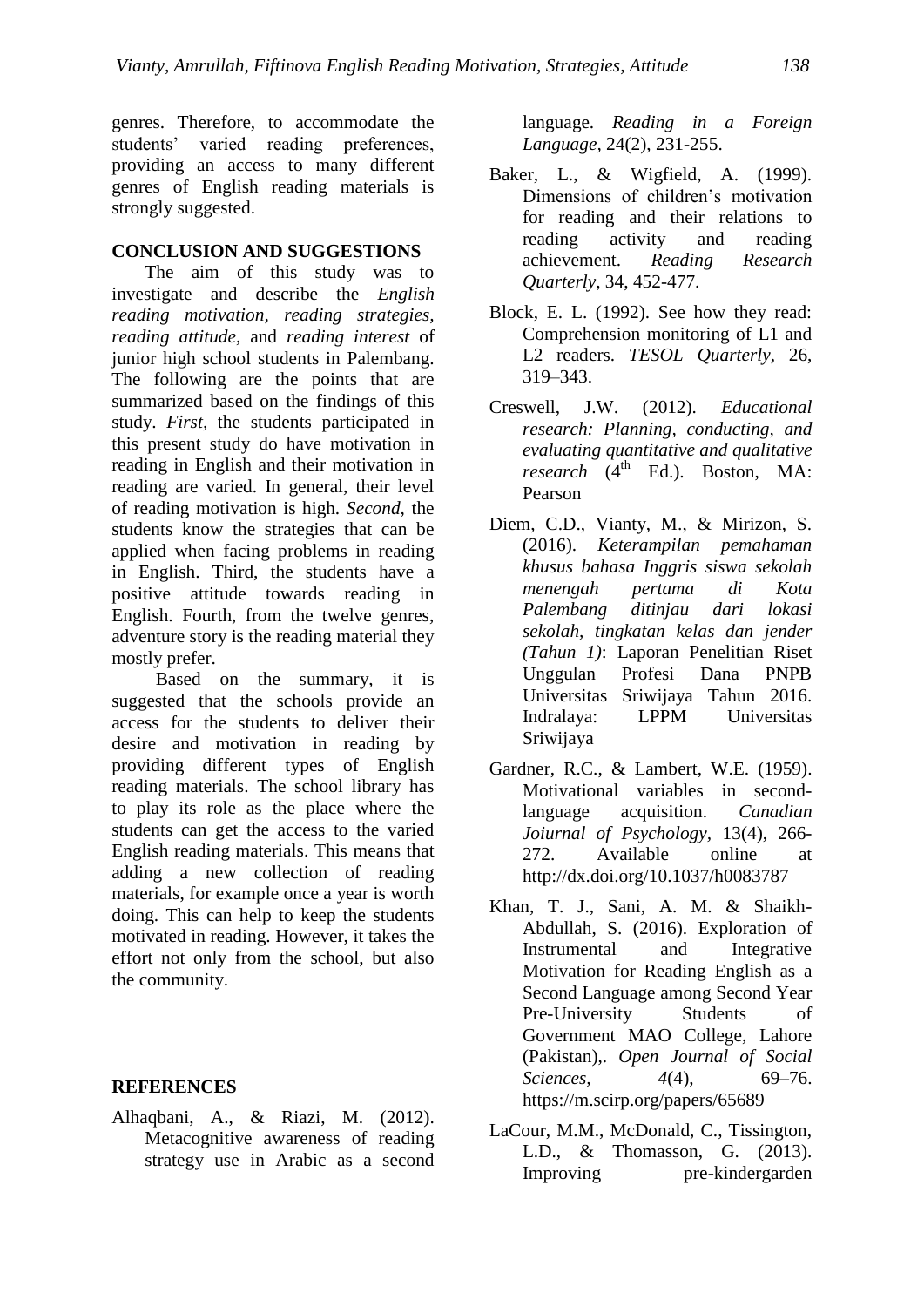children's attitude and interest in reading through a parent workshop on the use of dialogic reading techniques. *Reading Improvement, 50*(1), 1-11.

- Lane, H.B. & Hayes, L.F. (2015). Big picture in mind: Using a reading conceptual framework to guide teacher learning. *Journal of Reading Education,* 40(2), 19-26. Available online at [https://education.ufl.edu/ufli/files/201](https://education.ufl.edu/ufli/files/2015/04/LaneHayes2015.pdf) [5/04/LaneHayes2015.pdf](https://education.ufl.edu/ufli/files/2015/04/LaneHayes2015.pdf)
- Mansoor, S. (2003) Language Planning in Higher Education: Issues of access and equity. *The Lahore Journal of Economics,* 8, 17-42.
- Mansoor, S. (2004) The status and role of Regional Languages in Higher Education in Pakistan. *Journal of Multilingual and Multicultural Development,* 25, 333-353. http://dx.doi.org/10.1080/0143463040 8666536
- McKenna, M.C., Kear, D.J. & Ellsworth, R.A. (1995). Children's attitude toward reading: A national survey. *Reading Research Quarterly, 30*, 934– 956.
- McNamara, J.F., Erlandson, D.A., & McNamara, M. (1999). *Measurement and evaluation.* Larchmont, NY: Eye on Education, Inc. Diakses dari [https://books.google.co.id](https://books.google.co.id/) tanggal 19 Februari 2018
- Mirizon, S., Vianty, M., Erlina & Rosmalina, I. (2017). *Kemampuan literasi bahasa Inggris siswa kelas 10 SMA Negeri di Kota Palembang berdasarkan PISA Reading Literacy Test 2009*: Laporan Penelitian Unggulan Kompetitif Dana DIPA FKIP Universitas Sriwijaya Tahun 2017. Indralaya: LPPM Universitas Sriwijaya
- Mokhtari, K. & Sheorey, R. (2002). Measuring ESL students' awareness of reading strategies. *Journal of*

*Developmental Education*, 25(3), 2- 10.

- Rahman, T. (2006) Language policy, multilingualism and language vitality in Pakistan: Trends in linguistics studies and Monographs, 175, 73.
- Smith, M.C. (1993). Change in reading ability and attitudes from childhood to adulthood: A life span perspective. In S.R. Yussen & M.C. Smith, *Reading across the life span* (pp. 241-272). New York, NY: Springer-Verlag New York, Inc. Retrieved from https://books.google.co.id
- Tabloid Asah Asuh. (2015). *Bukan menanamkan, tapi meumbuhkan budi pekerti*. Jakarta: Kementrian Pendidikan dan Kebudayaan RI. Diakses dari https://www.kemdikbud.go.id/main/up loads/default/documents/7.pdf.Edisi 7, Tahun VI Agustus 2015 pada tanggal 25 Januari 2018.
- Warncke, E. W., & Shipman, D. A. (1984). *Group assessment in reading: Classroom teacher's Handbook.* Englewood Cliffs, NJ: PrenticeHall, Inc.
- Waughfield, C.G. (2002). Mental health concepts  $(5<sup>th</sup> Ed.)$ . Clifton Park, NY: Delma
- Zhang , L.J., & Wu, A. (2009). Chinese senior high school EFL students' metacognitive awareness and readingstrategy use. *Reading in a Foreign Language,* 21(1), 37-59.
- Zygouris-Coe, V. (2009). *Teaching reading comprehension skills.* Available online at [https://www.naesp.org/sites/default/fil](https://www.naesp.org/sites/default/files/resources/2/Middle_Matters/2009/MM2009v17n4a4.pdf) [es/resources/2/Middle\\_Matters/2009/](https://www.naesp.org/sites/default/files/resources/2/Middle_Matters/2009/MM2009v17n4a4.pdf) [MM2009v17n4a4.pdf](https://www.naesp.org/sites/default/files/resources/2/Middle_Matters/2009/MM2009v17n4a4.pdf)

## **About the Author**

Machdalena Vianty, M.Ed., M.Pd., Ed.D., Amrullah, M.Ed., Ph.D., and Fiftinova, M.Pd are the lecturers of the English